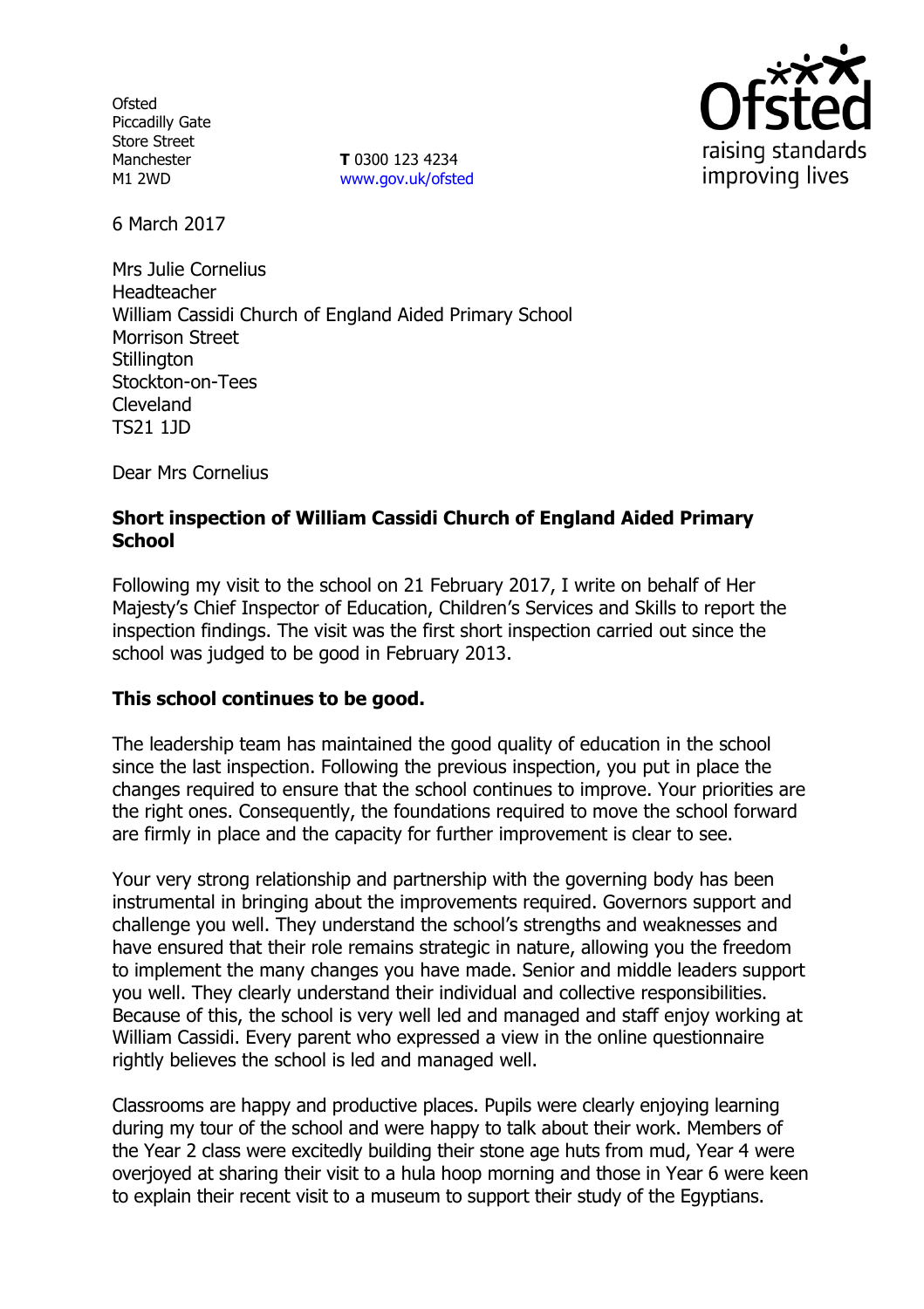

Pupils told me that they feel safe in school. They also told me that most children are kind to each other most of the time, and that serious disagreements are rare. Older pupils explained their roles of e-safety ambassadors and how they worked in classes across the school to ensure that pupils stay safe online. School councillors, voted into their roles by a democratic process, help to act as problem solvers at playtime. This allows them to mediate and help to sort out any minor incidents. The school's core values of love, care and respect were articulated well during my formal meeting with a group of pupils. Pupils told me, 'We make everyone feel welcome here.' It was clear to me throughout the inspection, by speaking to parents and by reading their comments from the online survey that these values do, indeed, underpin the day-to-day life of the school.

At the time of the last inspection, inspectors recognised the many strengths of the school, including the pupils' very good behaviour, unfailing politeness and courtesy to visitors. They recognised that pupils were eager to learn and to do their best and that all the staff worked relentlessly to create a caring community where pupils felt happy and safe in school. They also identified the need to improve teaching across the school. Inspectors felt that in some lessons time was not being used well enough to make sure that all pupils were learning all the time and some teachers did not make clear to pupils what they needed to do to improve. In addition, they felt that the more able pupils were not always set hard enough work, particularly in writing and mathematics. You and your highly committed staff have addressed these matters effectively, so that the quality of teaching and learning in all phases of the school has improved, with most being good or better.

You have ensured that the important process of self-evaluation is accurate and you have correctly identified the most important priorities to improve the school. You are right to celebrate the many school strengths, but you astutely recognise the areas that need to be developed. These include ensuring that you robustly challenge those very few parents who do not send their children to school regularly enough. In addition, you recognise the need to raise some teachers' expectations of pupils' handwriting, which, even for some of the most able, is extremely untidy and poorly presented, despite the content being of a high quality.

# **Safeguarding is effective.**

Leaders have created a culture where safeguarding is of the utmost importance and everyone's responsibility. The school's systems and procedures to ensure that children are safe are robust. Governors and staff understand their responsibilities well and are vigilant where the protection and safety of children is concerned. Statutory guidelines are followed regarding policies and the training of staff. Routines at the start and finish of the school day are sound, with parents commenting positively about the care that staff take of their children with so many having to use buses to come to school. All parents spoken to during the inspection feel that their children are safe at school. Children are taught about the potential dangers. Pupils who are e-safety ambassadors teach other pupils and their parents about safe use of the internet or social media. Everyone I spoke to during the inspection assured me that they feel safe in school.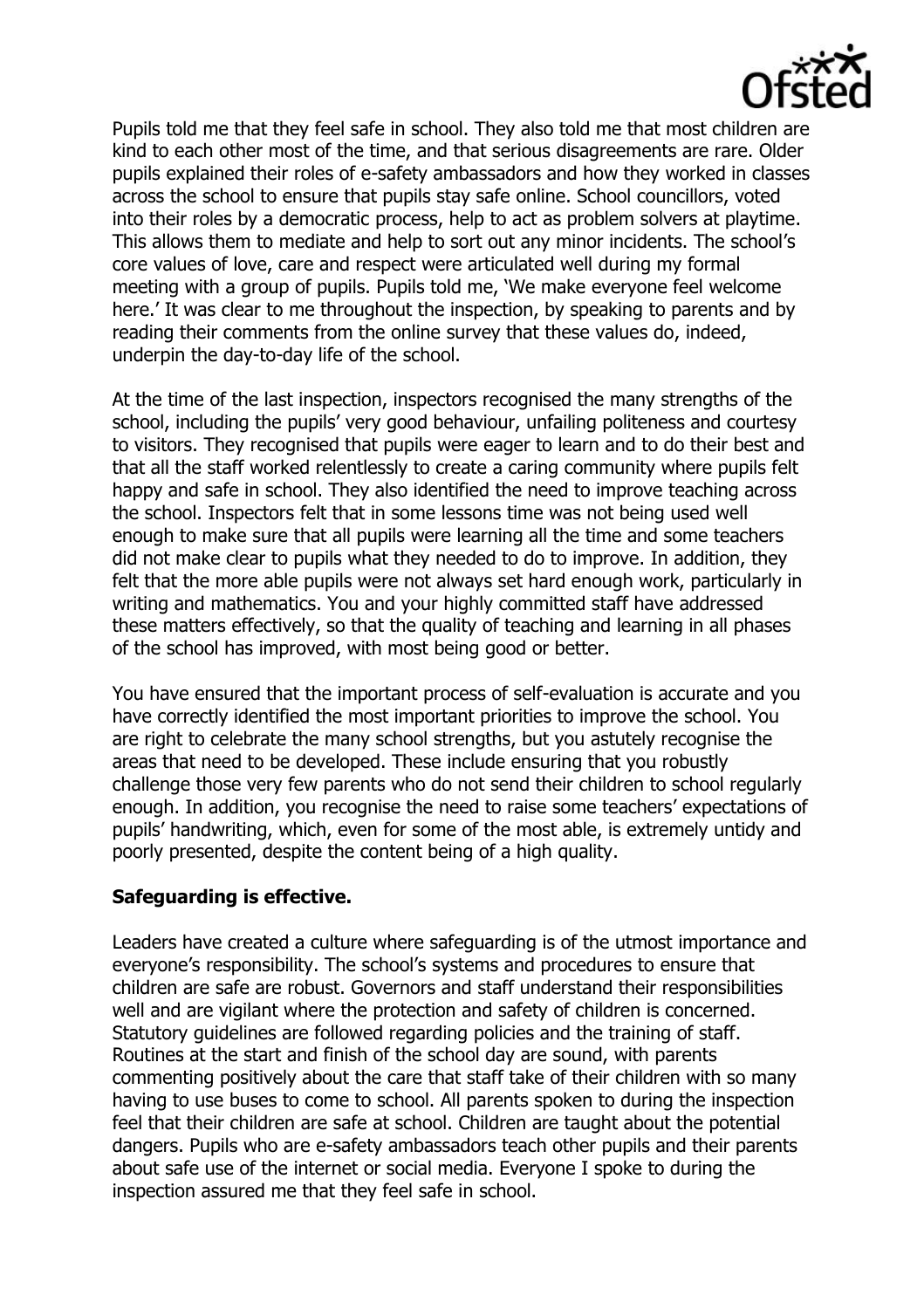

Leaders keep comprehensive records of concerns and communication with wider agencies. Leaders meticulously log their work with families, including the most vulnerable. Referrals to other services are thorough and assessments of what pupils or families need are clear.

## **Inspection findings**

- You lead the school very well and have a good understanding of the changes required to improve the school. Under your leadership, already high standards in key stage 2 are on track to rise even further this year due to the firm foundations and ambition you have established.
- Through your distributed leadership, you have ensured that senior leaders have been able to focus on those key aspects of the school that you recognised needed to improve further. For example, the training, coaching and mentoring of teachers and your innovative approach to mathematics, phonics and literacy teaching means all staff are very motivated and keen to play their part in moving the school forward.
- Your self-evaluation is accurate and honest, and leads to effective development planning. Crucially, you have clearly prioritised aspects that need to be better, focusing on addressing the most important first. You have rightly identified a priority to accelerate the progress of the few disadvantaged pupils in the school. As a result of the focused teaching and robust use of assessment data, pupils are making rapid progress. All of the pupils entitled to pupil premium funding are on track to achieve at least expected standards in the end-of-year assessments and half are on track to achieve higher standards.
- Because your systems to monitor the progress and attainment of pupils are good, you and your teachers have a clear understanding of the progress pupils are making, particularly the most able pupils and those from vulnerable groups. The vast majority of pupils make at least good progress in reading, writing and mathematics as they move through the school and most children in the early years make good progress from their different starting points.
- Outcomes for the most able pupils, including those from disadvantaged backgrounds, have improved significantly this year. During the inspection, it was clear to see that there are significant and additional levels of challenge offered by teachers to the most able pupils, within subjects and across year groups. Pupils who have special educational needs and/or disabilities receive highly individualised support from skilled staff and well-considered resources. Consequently, their progress is good.
- The quality of teaching and learning continues to improve. School leaders have developed good systems to monitor the quality of teaching, which shows highquality provision which in turn leads to better outcomes for pupils. However, leaders have 'taken their eye off the ball' when looking at pupils' work. They have rightly recognised the quality seen in the content of work and the improvements in knowledge, skills and understanding; however, they have failed to identify and deal with poorly presented work. Teachers do not have high enough expectations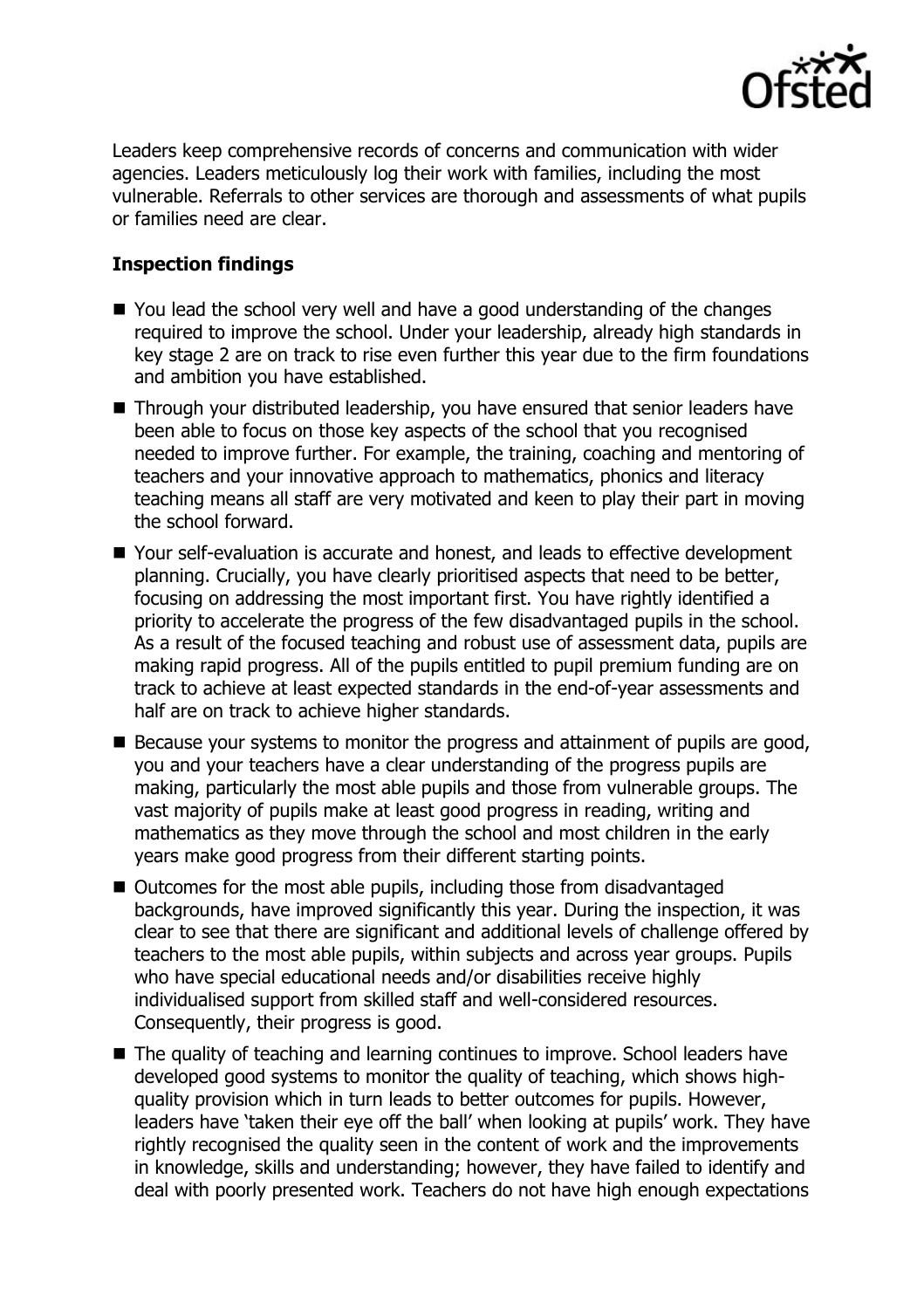

of pupils' presentation and much of pupils' writing is untidy. Letters and words are poorly formed and their handwriting is not always easily legible.

- $\blacksquare$  There is no doubting that most pupils enjoy school and they enter with a spring in their step. However, a small number of pupils do not attend well enough and too many parents still take their children on holiday in school time. The persistent absence of a very small number of pupils continues to be a thorn in your side despite the many procedures you have instigated to improve the situation. You are rigorous in your approach and the number of pupils affected continues to reduce. You recognise that you will have to continue to challenge parents further.
- Your work to promote British values is impressive. Pupils have a very good understanding of the reasons for rules and follow school rules diligently. They show respect for other pupils and adults and spoke wisely about the meaning of tolerance. They spoke movingly and maturely about sensitive issues such as refugees, racism and diversity. The school's links with a school in Kenya and the sponsorship of a boy in India remind pupils of the struggles some communities have to face and, as a result, they show a deep empathy and care for others. In addition, you offer a broad religious education curriculum and celebrate festivals such as Diwali and Chinese New Year. Such opportunities, along with the visits to places of worship and visits by adults of other world faiths ensure that pupils have a good understanding of faiths other than Christianity and the range of cultures found among pupils of your school.

## **Next steps for the school**

Leaders and those responsible for governance should ensure that:

- you continue to improve the attendance rate by reducing the number of pupils who are persistently absent and continue to challenge parents who take their children on holiday during school time
- you raise teachers' expectations of the pupils' presentation and improve the quality of pupils' handwriting.

I am copying this letter to the chair of the governing body, the director of education for the diocese of Durham, the regional schools commissioner and the director of children's services for Stockton-on-Tees. This letter will be published on the Ofsted website.

Yours sincerely

Stephen Bywater **Ofsted Inspector**